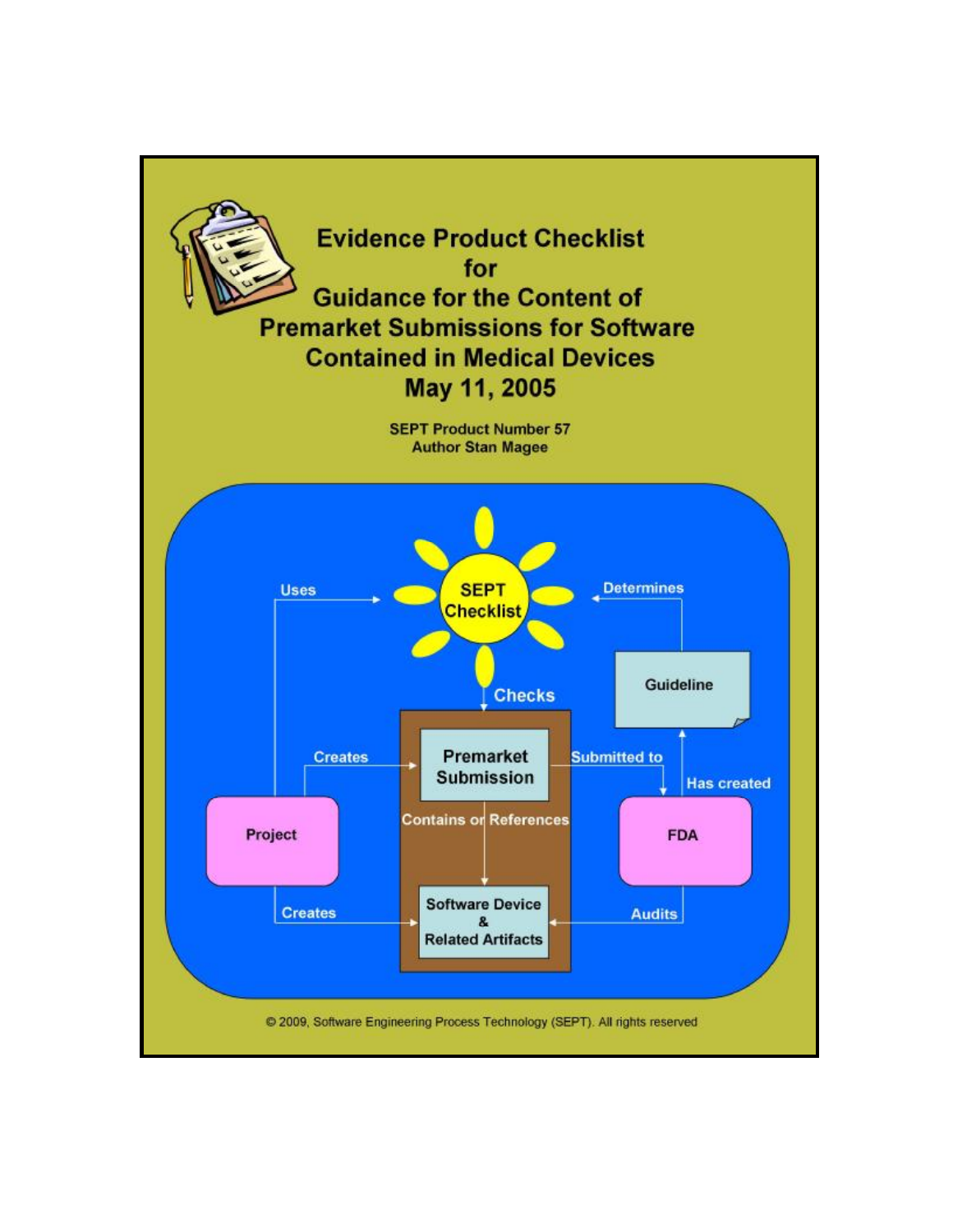# **Evidence Product Checklist For FDA Guidance for the Content of Premarket Submissions for Software Contained in Medical Devices**

**May 11, 2005** 

**ISBN 0-9819522-4-0 ISBN 13 978-0-9819522-4-6 SEPT Product Number 57** 

Author Stan Magee

Produced by Software Engineering Process Technology (SEPT) 2725 NW Pine Cone Drive Issaquah, WA. 98027 Tel. 425-391-2344 Fax. 425-557-9419 E-mail: [Stanmagee@smartwire.net](mailto:Stanmagee@smartwire.net)

Web Site: [www.12207.com](http://www.12207.com)

© 1999-2010. Software Engineering Process Technology (SEPT) All rights reserved.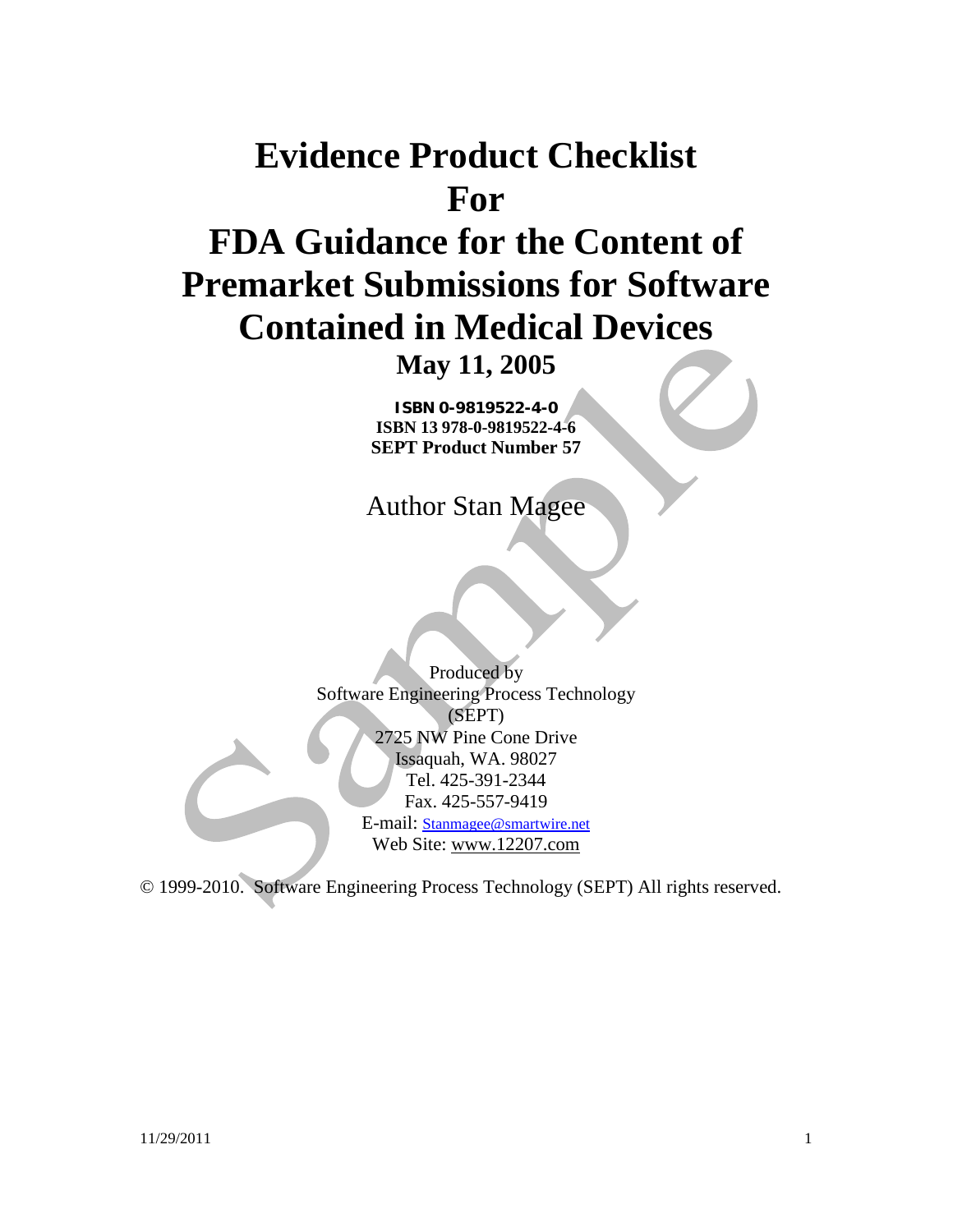# **Evidence Product Checklist for FDA Guidance for the Content of Premarket Submissions for Software Contained in Medical Devices May 11, 2005**

### **Introduction**

The process of defining what is necessary for compliance with a guideline such as "FDA Guidance for the Content of Premarket Submissions for Software Contained in Medical Devices" is often confusing and laborious because the directions contained in the guidelines are unclear or ambiguous. To aid in determining what is actually "recommended" by the guideline in the way of physical evidence of compliance, the experts at SEPT have produced this checklist. This checklist is constructed around a classification scheme of physical evidence comprised of procedures, plans, records, documents, audits, and reviews. There must be an accompanying record of some type when an audit or review has been accomplished. This record would define the findings of the review or audit and any corrective action to be taken. For the sake of brevity this checklist does not call out a separate record for each review or audit. All procedures should be reviewed but the checklist does not call out a review for each procedure, unless the guideline calls out the procedure review. In this checklist "manuals, reports, scripts and specifications" are included in the document category.

The author has carefully reviewed the guideline "FDA Guidance for the Content of Premarket Submissions for Software Contained in Medical Devices" and defined the physical evidence recommended based upon this classification scheme. SEPT has conducted a second review of the complete list to ensure that the guideline s' producers did not leave out a physical piece of evidence that a "reasonable person" would expect to find. It could certainly be argued that if the guideline did not call it out then it is not recommended; however, if the document was used by an organization to improve its process, then it would make sense to recognize missing documents. Therefore, there are documents specified in this checklist that are implied by the guideline, though not specifically called out in the guideline, and they are designated by an asterisk (\*) throughout this checklist. These items are classified as suggested. If a document is called out more than one time, only the first reference is stipulated. If there are no new requirements or suggestions in a particular clause or sub-clause then the clause or subclause is omitted throughout sections 2-7.

There are occasional situations in which a procedure or document is not necessarily separate and could be contained within another document. For example, the "Data Base Requirements Document" could be a part of the Software Requirements Document". The author has called out these individual items separately to ensure that the organization does not overlook any facet of physical evidence. If the organization does not require a separate document, and an item can be a subset of another document or record, then this fact should be denoted in the detail section of the checklist for that item. This should be done in the form of a statement reflecting that the information for this document may be found in section XX of Document XYZ. If the organizational requirements do not call for this physical evidence for a particular project, this should also be denoted with a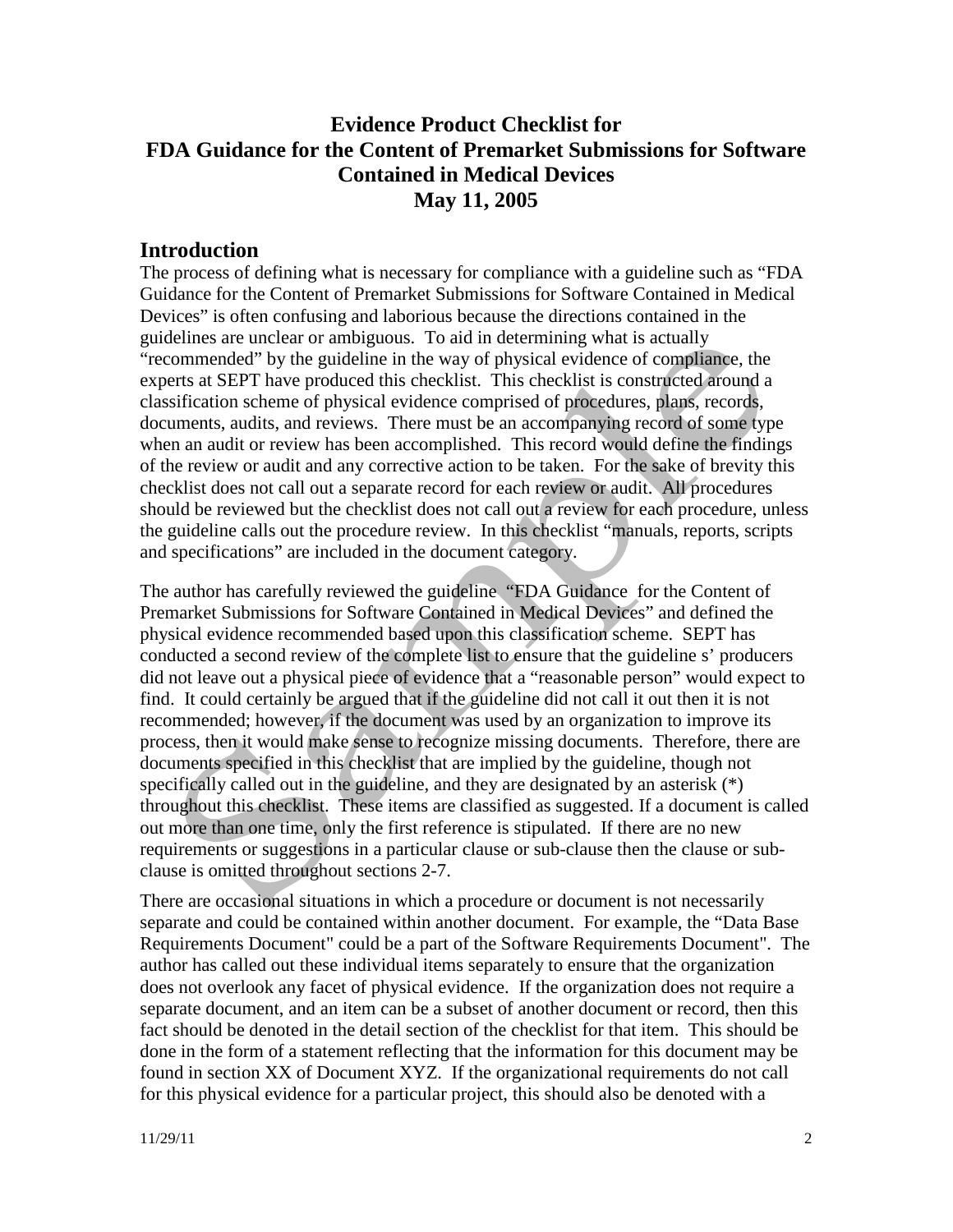statement reflecting that this physical evidence is not recommended and why. The reasons for the evidence not being recommended should be clearly presented in this statement. Further details on this step are provided in the Detail Steps section of the introduction. The size of these documents could vary from paragraphs to volumes depending upon the size and complexity of the project or business requirements.

## **General Principles**

General Principles of the checklist for **"**FDA Guidance for the Content of Premarket Submissions for Software Contained in Medical Devices"

This checklist was prepared by analyzing each clause of this guideline for the key words that signify a:

- Procedure
- Plan
- Records
- Document (Including Lists, Manuals, Reports, Scripts and Specifications)
- Audit
- Review

This checklist specifies evidence that is unique. After reviewing the completed guideline, the second review was conducted from a common sense "reasonable man" approach. If a document or other piece of evidence appeared to be recommended, but was not called out in the guideline, then it is added with an asterisk (\*) after its notation in the checklist. The information was transferred into checklist tables, based on the type of product or evidence.

#### **Using the Checklist**

When a company is planning to use "FDA Guidance for the Content of Premarket Submissions for Software Contained in Medical Devices", the company should review the evidence checklist. If the company's present process does not address an "FDA Guidance for the Content of Premarket Submissions for Software Contained in Medical Devices" product, then this question should be asked: Is the evidence product recommended for the type of business of the company? If in the view of the company the evidence is not recommended, the rationale should be documented and inserted in the checklist and quality manual. This rationale should pass "*the reasonable person rule*." If the evidence is recommended, plans should be prepared to address the missing item(s).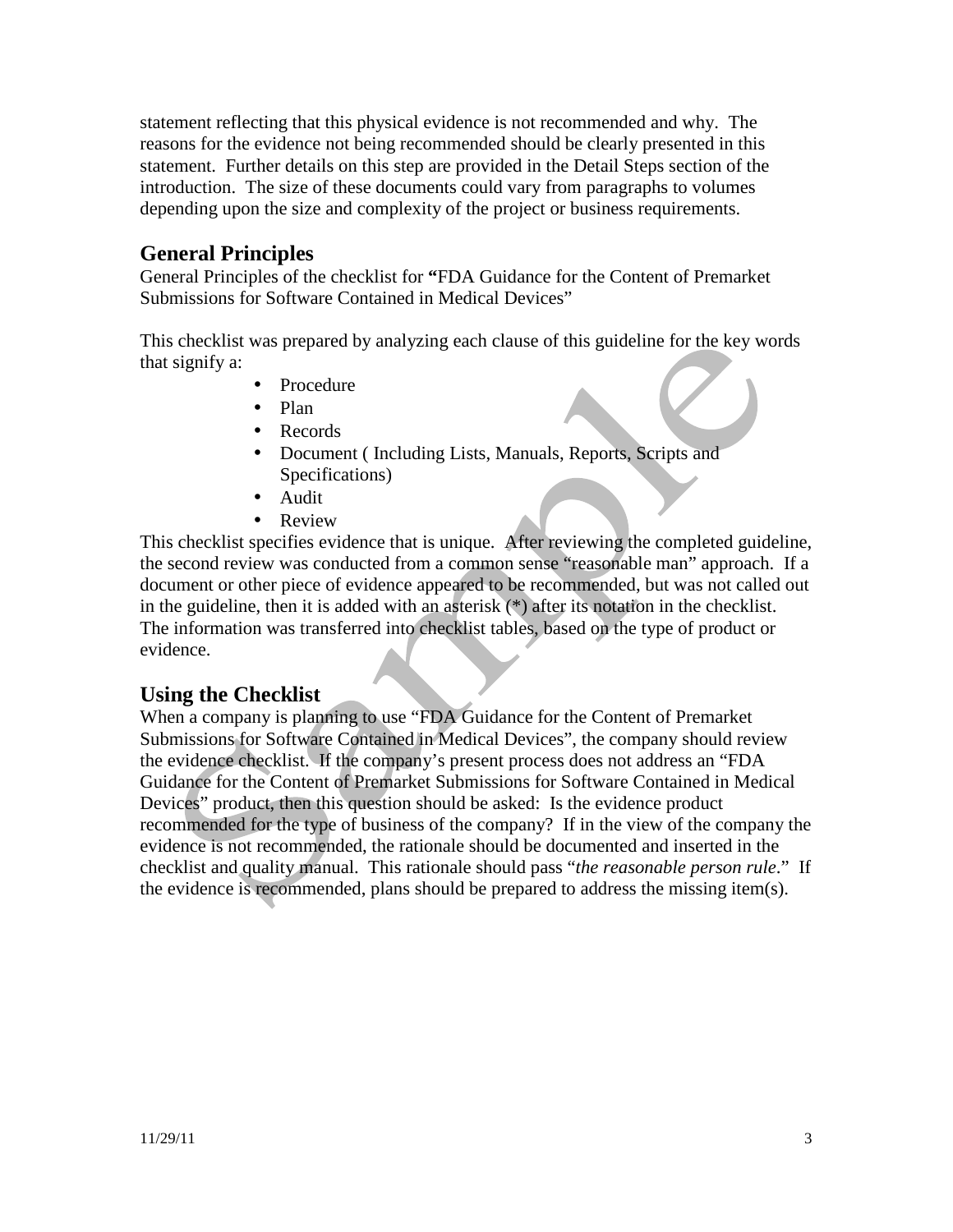# **Detail Steps**

An organization should compare the proposed output of their organization against the checklist. In doing this, they will find one of five conditions that exist for each item listed in the checklist. The following five conditions and the actions required by these conditions are listed in the table below.

|                        | Condition                                      | <b>Action Required</b>                     |  |  |  |
|------------------------|------------------------------------------------|--------------------------------------------|--|--|--|
| 1                      | The title of the documented evidence           | Record in checklist that the organization  |  |  |  |
|                        | specified by the checklist (document,          | is compliant.                              |  |  |  |
|                        | plan, etc) <i>agrees</i> with the title of the |                                            |  |  |  |
|                        | evidence being planned by the                  |                                            |  |  |  |
|                        | organization.                                  |                                            |  |  |  |
| $2^{\circ}$            | The title of the documented evidence           | Record in the checklist the evidence title |  |  |  |
|                        | specified by the checklist (document,          | the organization uses and record that the  |  |  |  |
|                        | etc) <i>disagrees</i> with the title of the    | organization is compliant, and the         |  |  |  |
|                        | evidence planned by the organization           | evidence is the same although the title is |  |  |  |
|                        | but the content is the same.                   | different.                                 |  |  |  |
| $\mathcal{R}_{\alpha}$ | The title of the documented evidence           | Record in the checklist the title of the   |  |  |  |
|                        | specified by the checklist (document,          | evidence (document, etc) in which this     |  |  |  |
|                        | etc) is <i>combined</i> with another piece of  | information is contained.                  |  |  |  |
|                        | evidence.                                      |                                            |  |  |  |
| 4.                     | The title of the documented evidence           | Record in the checklist that the evidence  |  |  |  |
|                        | specified by the checklist (document,          | is not required and the rationale for this |  |  |  |
|                        | etc) is not planned by the organization        | decision.                                  |  |  |  |
|                        | because it is not required.                    |                                            |  |  |  |
| .5                     | The title of the documented evidence           | Record in the checklist when this          |  |  |  |
|                        | called out by the checklist (document,         | evidence will be planned and reference a   |  |  |  |
|                        | etc) is not planned by the organization        | plan for accomplishing the task.           |  |  |  |
|                        | and <i>should be</i> planned by it.            |                                            |  |  |  |

# **Components of the Checklist**

This checklist is composed of 7 sections:

- Section 1. Introduction
- Section 2. Composites of all recommended and suggested "FDA Guidance for the Content of Premarket Submissions for Software Contained in Medical Devices".
- Sections 3-7. Individual checklists for each evidence type.

# **Product Support**

All reasonable questions concerning this checklist or its use will be addressed free of charge for 60 days from time of purchase, up to a maximum of 4 hours consultation time.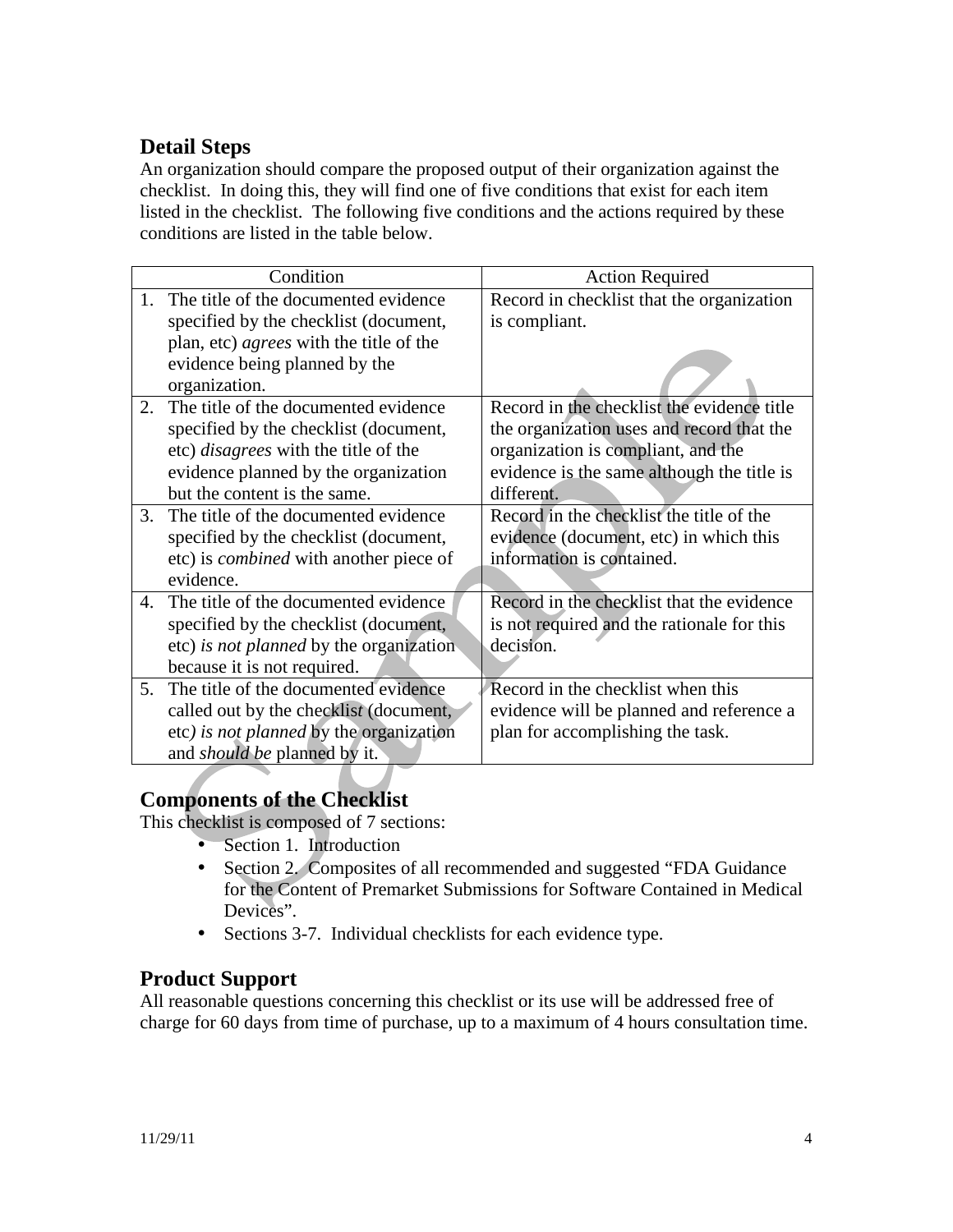## **Warranties and Liability**

Software Engineering Process Technology (SEPT) makes no warranties implied or stated with respect to this checklist, and it is provided on an "*as is"* basis. SEPT will have no liability for any indirect, incidental, special or consequential damages or any loss of revenue or profits arising under, or with respect to the use of this checklist.

### **About the Author - Stan Magee**

**Stan Magee** is president of Software Engineering Process Technology Company, a firm specializing in the implementation of software process technology for U.S. and international corporations and organizations.

Mr. Magee is past convener (1999-2002) of WG 7 (Life Cycle Management) for ISO/IEC JTC1 SC 7 (Systems and Software Engineering) standards group. During his tenure the standard ISO/IEC Standard 15288-System Engineering-System Life Cycle Processes, was developed. He was a U.S. delegate to the International Plenary meetings from 1986 - - 2002. In 1995 he was elected to the IEEE Computer Society Golden Core of 500 people who have significantly served the IEEE Society in standards development over its 50 year history.

Mr. Magee is co-author of the books, *Guide to Software Engineering Standards and Specifications*, Artech House Publishers, 1997, ISBN 0-89006-919-0 and *Guide to Standards and Specifications for Designing Web Software*, 1998, Artech House Publishers ISBN 0-89006-819-4. He has authored many technical reports relating to software engineering standards issues.In 1997 Mr. Magee was part of a "People to People" quality mission to China and lectured at Shanghai University on software quality standards. He gives seminars on meeting the requirements of ISO 9001/9003 for medical device firms. In 1994 he established a software business and quality system plan, for VNIPI Sport of Moscow, Russia for obtaining ISO 9001 certification. VNIPI is the privatized MIS section of the Russian Olympic Committee. In 2002, Mr. Magee established a plan for the Thailand Government to be in the upper quartile producers of software in the world market place by 2010. Mr. Magee has over 42 years experience in the software field and is considered an expert in the area of software life cycle methodology.

He has served on many governmental, educational and professional boards, and holds BS from the School of Engineering from Oregon State University and an MBA in International Business from the University of Puget Sound.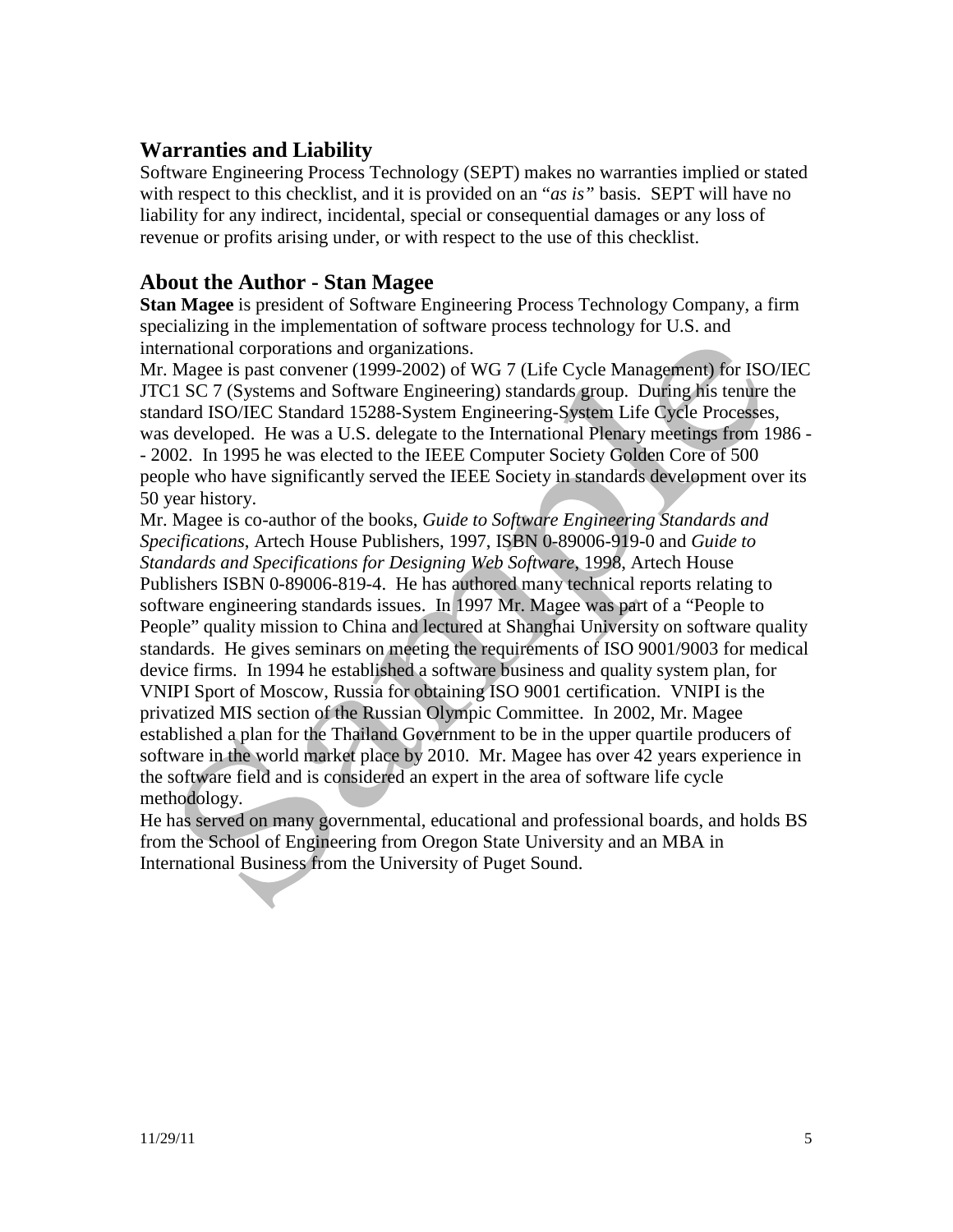| <b>FDA Guidance for the Content</b>  | Procedures                 | Plans | Records | Documents                                        | <b>Audits &amp; Reviews</b> |
|--------------------------------------|----------------------------|-------|---------|--------------------------------------------------|-----------------------------|
| of Premarket Submissions for         |                            |       |         |                                                  |                             |
| <b>Software Contained in Medical</b> |                            |       |         |                                                  |                             |
| Devices, Checklist by Page and       |                            |       |         |                                                  |                             |
| Paragraph                            |                            |       |         |                                                  |                             |
| Page 9 Table 3                       |                            |       |         |                                                  |                             |
| Page 9 Table 3 Row 1-Level of        | Level of<br>$\bullet$      |       |         | Level of                                         | Level of<br>$\bullet$       |
| <b>Concern</b>                       | Concern                    |       |         | Concern                                          | Concern                     |
| Level of concern A, B, and C         | Document                   |       |         | Document                                         | Document                    |
|                                      | Procedure*                 |       |         |                                                  | Review*                     |
| Page 9 Table 3 Row 2-Software        | Software<br>le.            |       |         | Software                                         | Software<br>$\bullet$       |
| <b>Description</b>                   | Description                |       |         | Description                                      | Description                 |
| Level of concern A, B, and C         | Document                   |       |         | Document                                         | Document                    |
|                                      | Procedure*                 |       |         |                                                  | Review*                     |
| Page 9 Table 3 Row 3-Device          | Device Hazard<br>$\bullet$ |       |         | Device Hazard $\vert \bullet \vert$<br>$\bullet$ | Device Hazard               |
| <b>Hazard Analysis</b>               | Analysis                   |       |         | Analysis                                         | Analysis                    |
| Level of concern A, B, and C         | Document                   |       |         | Document                                         | Document                    |
|                                      | Procedure*                 |       |         |                                                  | Review*                     |
| Page 9 Table 3 Row 4-1-              | Summary of<br>$\bullet$    |       |         | Summary of                                       | Summary of<br>$\bullet$     |
| <b>Software Requirements</b>         | Functional                 |       |         | Functional                                       | Functional                  |
| <b>Specification (SRS)</b>           | Requirements               |       |         | Requirements                                     | Requirements                |
| Level of concern A                   | Specification              |       |         | Specification                                    | Specification               |
|                                      | (SRS)                      |       |         | (SRS)                                            | (SRS)                       |
|                                      | <b>Document</b>            |       |         | Document                                         | Document                    |
|                                      | Procedure*                 |       |         | (Summary of                                      | Review *                    |
|                                      | (Summary of                |       |         | functional                                       | (Summary of                 |
|                                      | functional                 |       |         | requirements                                     | functional                  |
|                                      | requirements               |       |         | only)                                            | requirements                |
|                                      | only)                      |       |         |                                                  | only)                       |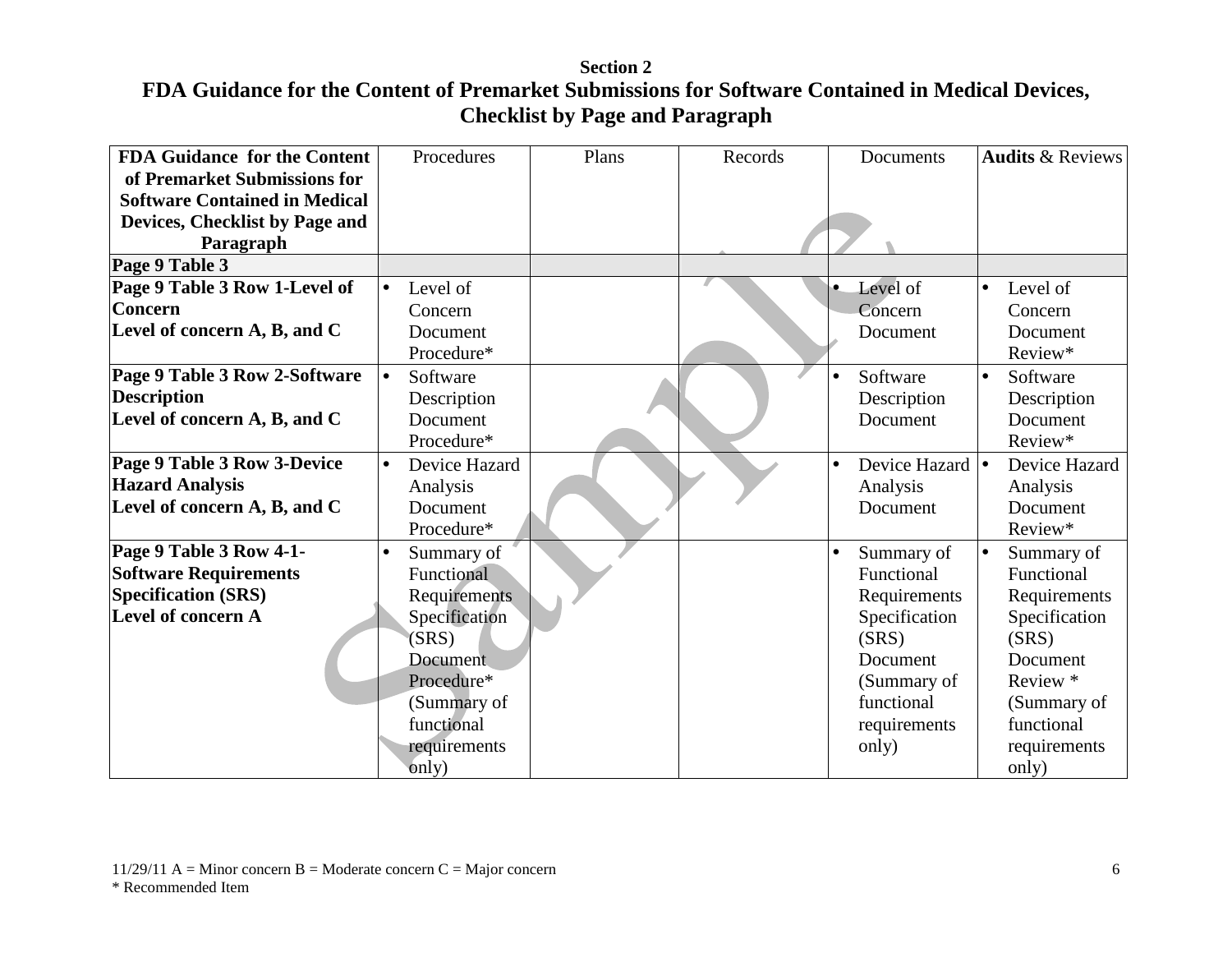| <b>FDA Guidance for the Content</b>  | Procedures                | Plans | Records | Documents                 | <b>Audits &amp; Reviews</b> |
|--------------------------------------|---------------------------|-------|---------|---------------------------|-----------------------------|
| of Premarket Submissions for         |                           |       |         |                           |                             |
| <b>Software Contained in Medical</b> |                           |       |         |                           |                             |
| Devices, Checklist by Page and       |                           |       |         |                           |                             |
| Paragraph                            |                           |       |         |                           |                             |
| Page 9 Table 3 Row 4-2-              | Software<br>$\bullet$     |       |         | Software                  | Software<br>$\bullet$       |
| <b>Software Requirements</b>         | Requirements              |       |         | Requirements              | Requirements                |
| <b>Specification (SRS)</b>           | Specification             |       |         | Specification             | Specification               |
| Level of concern B and C             | (SRS)                     |       |         | (SRS)                     | (SRS)                       |
|                                      | Document                  |       |         | Document                  | Document                    |
|                                      | Procedure*                |       |         | (Complete                 | Review*                     |
|                                      | (Complete)<br>$\bullet$   |       |         | document)                 | (Complete)                  |
|                                      | document)                 |       |         |                           | document)                   |
| Page 9 Table 3 Row 5-                | Architecture<br>$\bullet$ |       |         | Architecture              | Architecture<br>$\bullet$   |
| <b>Architecture Design Chart</b>     | Design Chart              |       |         | Design Chart              | Design Chart                |
| Level of concern B, and C            | Document                  |       |         | Document                  | Document                    |
|                                      | Procedure*                |       |         |                           | Review*                     |
| Page 9 Table 3 Row 6- Software       | Software<br>$\bullet$     |       |         | Software                  | Software<br>$\bullet$       |
| <b>Design Specification (SDS)</b>    | Design                    |       |         | Design                    | Design                      |
| Level of concern B, and C            | Specification             |       |         | Specification             | Specification               |
|                                      | (SDS)                     |       |         | (SDS)                     | (SDS)                       |
|                                      | <b>Document</b>           |       |         | Document                  | Document                    |
|                                      | Procedure*                |       |         |                           | Review*                     |
| Page 9 Table 3 Row 7-                | Traceability<br>$\bullet$ |       |         | Traceability<br>$\bullet$ | Traceability<br>$\bullet$   |
| <b>Traceability Analysis</b>         | Analysis                  |       |         | Analysis                  | Analysis                    |
| Level of concern A, B, and C         | Document                  |       |         | Document                  | Document                    |
|                                      | Procedure*                |       |         |                           | Review*                     |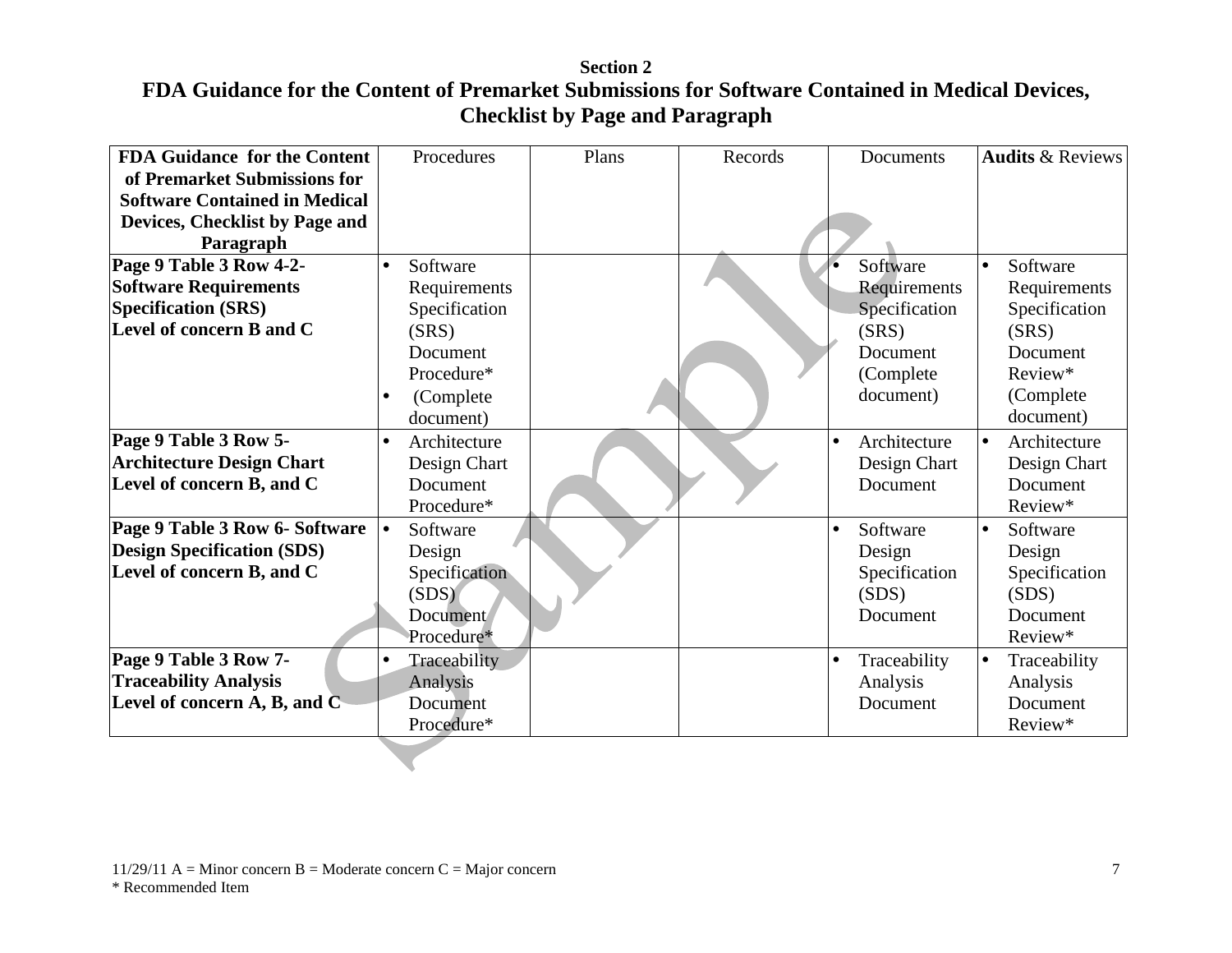| <b>FDA Guidance for the Content</b><br>of Premarket Submissions for | Procedures            | Plans | Records | Documents       | <b>Audits &amp; Reviews</b> |
|---------------------------------------------------------------------|-----------------------|-------|---------|-----------------|-----------------------------|
| <b>Software Contained in Medical</b>                                |                       |       |         |                 |                             |
| Devices, Checklist by Page and                                      |                       |       |         |                 |                             |
| Paragraph                                                           |                       |       |         |                 |                             |
| Page 9 Table 3 Row 8-2-                                             | Software<br>$\bullet$ |       |         | Software        | Software<br>$\bullet$       |
| <b>Software Development</b>                                         | Development           |       |         | Development     | Development                 |
| <b>Environment Description</b>                                      | Environment           |       |         | Environment     | Environment                 |
| Level of concern B                                                  | Description           |       |         | Description     | Description                 |
|                                                                     | Document              |       |         | Document        | Document                    |
|                                                                     | Procedure*            |       |         | (Summary of     | Review *                    |
|                                                                     | (Summary of           |       |         | software life   | (Summary of                 |
|                                                                     | software life         |       |         | cycle           | software life               |
|                                                                     | cycle                 |       |         | development     | cycle                       |
|                                                                     | development           |       |         | plan, including | development                 |
|                                                                     | plan, including       |       |         | a summary of    | plan, including             |
|                                                                     | a summary of          |       |         | the             | a summary of                |
|                                                                     | the                   |       |         | configuration   | the                         |
|                                                                     | configuration         |       |         | management      | configuration               |
|                                                                     | management            |       |         | and             | management                  |
|                                                                     | and                   |       |         | maintenance     | and                         |
|                                                                     | maintenance           |       |         | activities)     | maintenance                 |
|                                                                     | activities)           |       |         |                 | activities)                 |
|                                                                     |                       |       |         |                 |                             |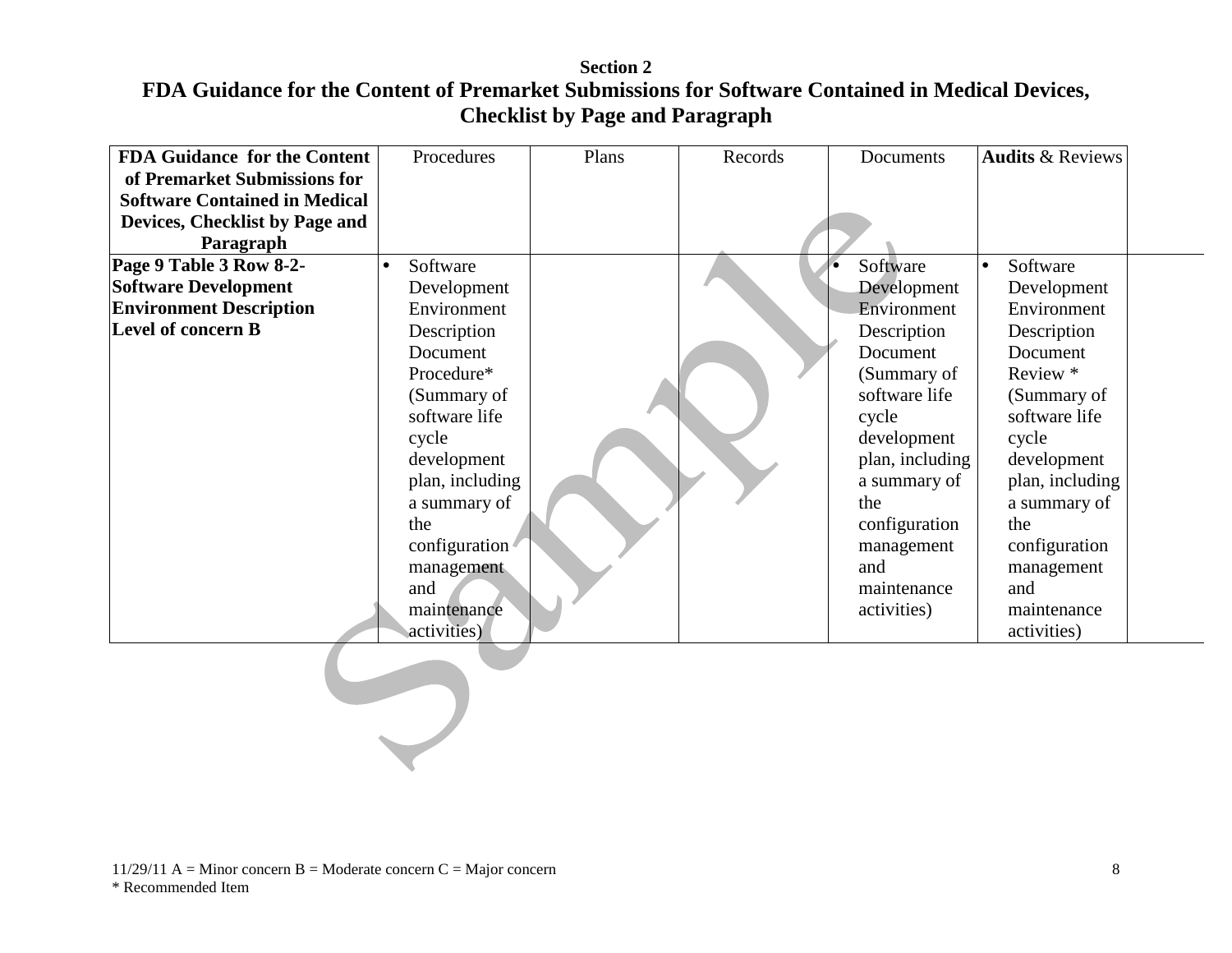| <b>FDA Guidance for the Content</b>  | Procedures            | Plans | Records | Documents             | <b>Audits &amp; Reviews</b> |
|--------------------------------------|-----------------------|-------|---------|-----------------------|-----------------------------|
| of Premarket Submissions for         |                       |       |         |                       |                             |
| <b>Software Contained in Medical</b> |                       |       |         |                       |                             |
| Devices, Checklist by Page and       |                       |       |         |                       |                             |
| Paragraph                            |                       |       |         |                       |                             |
| Page 9 Table 3 Row 8-3-              | Software<br>$\bullet$ |       |         | Software              | Software<br>$\bullet$       |
| <b>Software Development</b>          | Development           |       |         | Development           | Development                 |
| <b>Environment Description</b>       | Environment           |       |         | Environment           | Environment                 |
| Level of concern C                   | Description           |       |         | Description           | Description                 |
|                                      | Document              |       |         | Document              | Document                    |
|                                      | Procedure*            |       |         | (Summary of           | Review*                     |
|                                      | (Summary of           |       |         | software life         | (Summary of                 |
|                                      | software life         |       |         | cycle                 | software life               |
|                                      | cycle                 |       |         | development           | cycle                       |
|                                      | development           |       |         | plan,                 | development                 |
|                                      | plan,                 |       |         | <b>Annotated list</b> | plan,                       |
|                                      | <b>Annotated list</b> |       |         | of control            | <b>Annotated list</b>       |
|                                      | of control            |       |         | documents             | of control                  |
|                                      | documents             |       |         | generated             | documents                   |
|                                      | generated             |       |         | during                | generated                   |
|                                      | during                |       |         | development           | during                      |
|                                      | development           |       |         | process.              | development                 |
|                                      | process.              |       |         | Include the           | process.                    |
|                                      | Include the           |       |         | configuration         | Include the                 |
|                                      | configuration         |       |         | management            | configuration               |
|                                      | management            |       |         | and                   | management                  |
|                                      | and                   |       |         | maintenance           | and                         |
|                                      | maintenance           |       |         | plan.)                | maintenance                 |
|                                      | plan.)                |       |         |                       | plan.)                      |